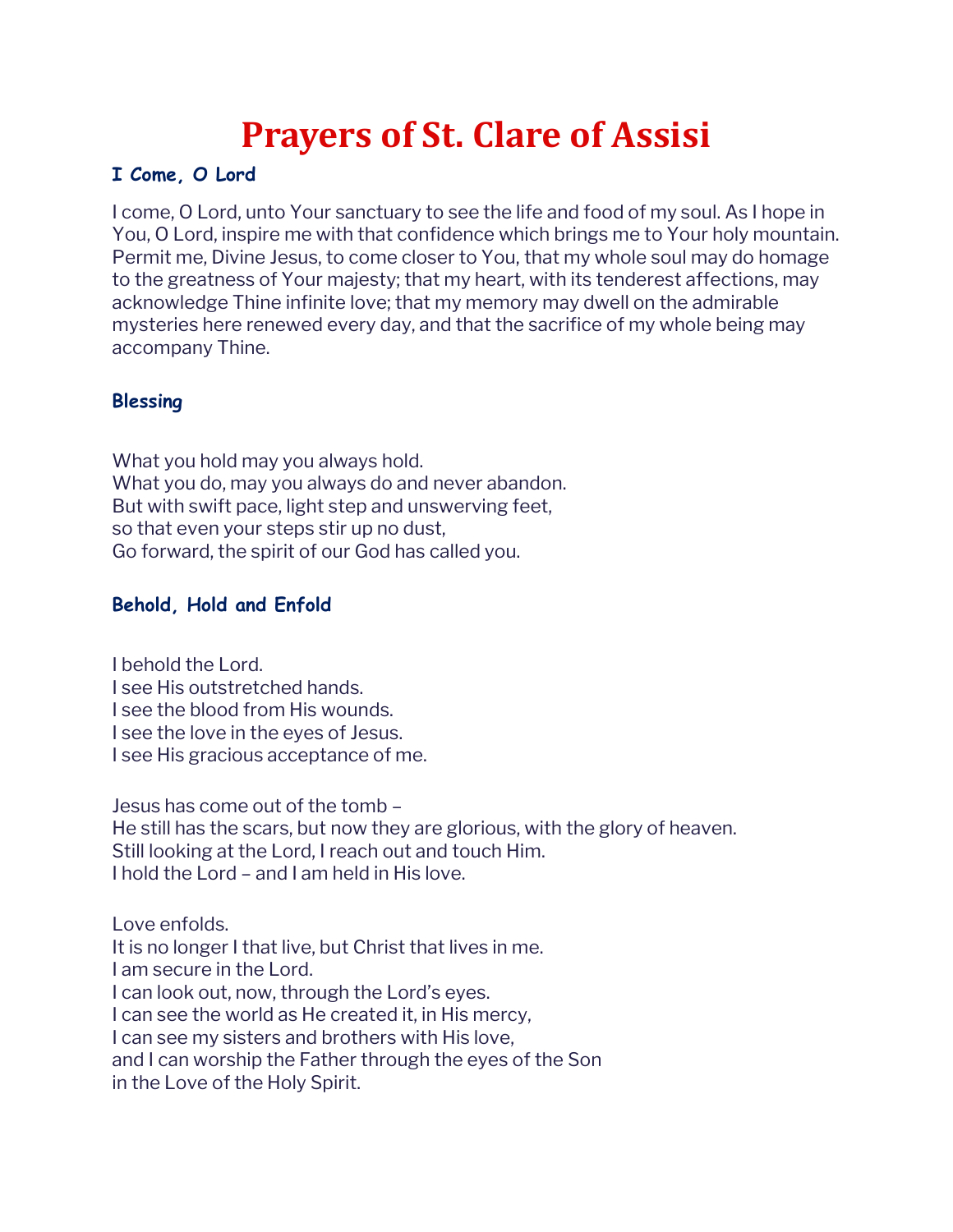# **Prayers to St. Clare of Assisi**

### **O Glorious Saint Clare**

God has given you the power of working miracles continually, and the favor of answering the prayers of those who invoke your assistance in misfortune, anxiety, and distress; we beseech you, obtain for us from Jesus, through Mary, His Blessed Mother, what we beg of you so fervently and hopefully, if it be for the greater honour and glory of God and for the good of our souls. Amen. Saint Clare: Pray For Us

## **Be Our Light**

Blessed Saint Clare, whose very name means light, illumine the darkness of our minds and hearts so that we might see what God wishes us to do and perform it with a willing and joyful heart. Before your birth, a Heavenly voice foretold that you would be a light illuminating the world. Be a light to us in the sorrows and anxieties of this earthy life, and lead us into the eternal light of our home in Heaven. Amen.

#### **Intercession**

God of mercy, You inspired Saint Clare with the love of poverty. By the help of her prayers may we follow Christ in poverty of spirit and come to the joyful vision of Your glory in the Kingdom of heaven. We ask this through Our Lord Jesus Christ, Your Son, who lives and reigns with you and the Holy Spirit, one God, forever and ever. Amen.

## **Healing**

O Blessed Saint Clare, your life shines like a beacon and cast its light down the ages of the Church to guide the way of Christ. Look with compassion on the poor and humble who call on you for help. As you bow before your Eucharistic Lord in Heaven, speak to Him of my afflicted body and my broken spirit.